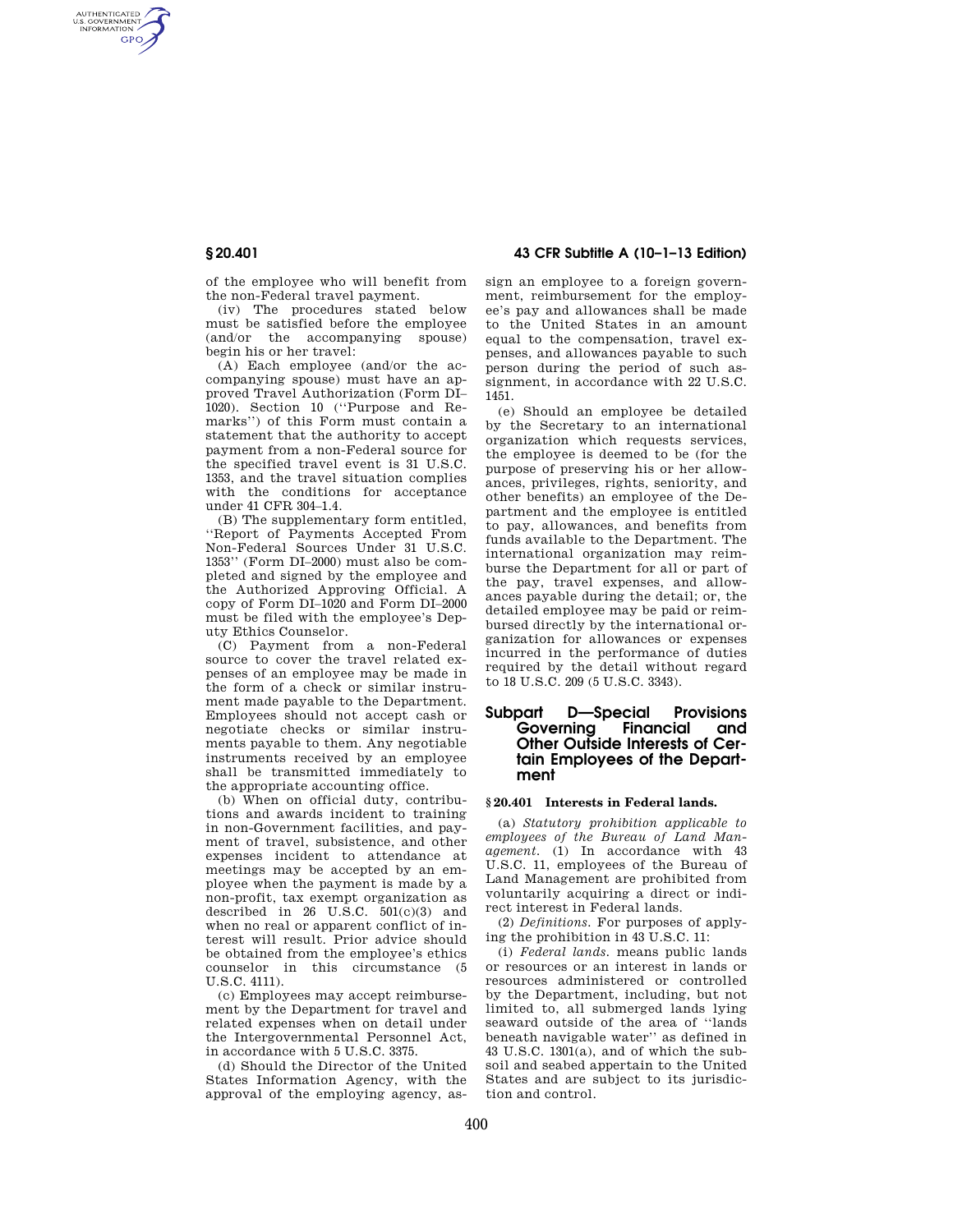## **Office of the Secretary, Interior § 20.401**

(ii) *Direct interest in Federal lands*  means any employee ownership or part ownership in Federal lands or any participation in the earnings therefrom, or the right to occupy or use the property or to take any benefits there from, based upon a contract, grant, lease, permit, easement, rental agreement, or application. Direct interest in Federal lands also includes:

(A) Membership or outside employment in a business which has interests in Federal lands; and.

(B) Ownership of stock or other securities in corporations determined by the Department to have an interest in Federal lands directly or through a subsidiary.

(iii) *Indirect interest in Federal lands*  means any ownership or part ownership of an interest in Federal lands by an employee in the name of another where the employee still reaps the benefits. Indirect interest in Federal lands also includes:

(A) Holdings in land, mineral rights, grazing rights or livestock which in any manner are connected with or involve the substantial use of the resources or facilities of the Federal lands; or

(B) Substantial holdings of a spouse or minor child.

(b) *Statutory prohibition applicable to employees of the U.S. Geological Survey.*  (1) In accordance with 43 U.S.C. 31(a), the Director and members of the U.S. Geological Survey are prohibited from having any personal or private interests in the lands or mineral wealth of the region under survey.

(2) *Definitions.* For purposes of applying the prohibition in 43 U.S.C. 31(a):

(i) *Personal or private interest* means ownership of an interest in, or employment with a person or enterprise which leases or uses, Federal lands for commercial purposes.

(ii) *Region under survey* means Federal lands which are administered or controlled by the Department.

(c) *Exclusions.* (1)(i) Except for U.S. mineral surveyors, an individual employed on an intermittent or seasonal basis for a period not exceeding 180 working days in each calendar year, and a special Government employee (SGE) engaged in field work relating to land, range, forest, and mineral conservation and management activities, and the spouse of such an individual or SGE, shall not be precluded from retaining any interest, including renewal or continuation of existing rights, in Federal lands, provided that such individual or SGE or spouse shall not acquire any additional interest in Federal lands during employment.

(ii) A U.S. mineral surveyor is a person appointed under the authority of 30 U.S.C. 39, and as such is included within the term ''officers, clerks, and employees'' of the Bureau of Land Management as that term is used in 43 U.S.C. 11 and construed in *Waskey* v. *Hammer,* 223 U.S. 85 (1912). U.S. mineral surveyors are also considered to be special government employees.

(2) A Bureau of Land Management employee or any member of the employee's family may acquire wild freeroaming horses or burros from Federal lands for maintenance and protection through a cooperative agreement entered into in accordance with 43 CFR part 4700.

(3) A Bureau of Land Management employee may retain a direct or indirect interest in Federal lands when:

(i) There is little or no relationship between the employee's functions or duties and the particular interest in Federal lands, and

(ii) The employee, or the spouse or dependent child of the employee, acquired such an interest:

(A) By gift, devise, bequest, or court award or settlement, or

(B) Prior to the time the employee entered on duty in the Department.

(4) Pursuant to 43 U.S.C. 1621(d), 43 U.S.C. 11 does not apply to any land grants or other rights granted under 43 U.S.C. chapter 33.

(5) The recreational or other personal and noncommercial use of the Federal lands by an employee, the employee's spouse or dependent child, on the same terms as use of the Federal lands is available to the general public, is not prohibited.

(6) *Advisory councils.* Nothing in 43 U.S.C. 11 shall disqualify individuals appointed pursuant to the Federal Land Policy and Management Act of 1976, 43 U.S.C. 1739, as members of advisory boards or councils, from acquiring or retaining grazing licenses or permits